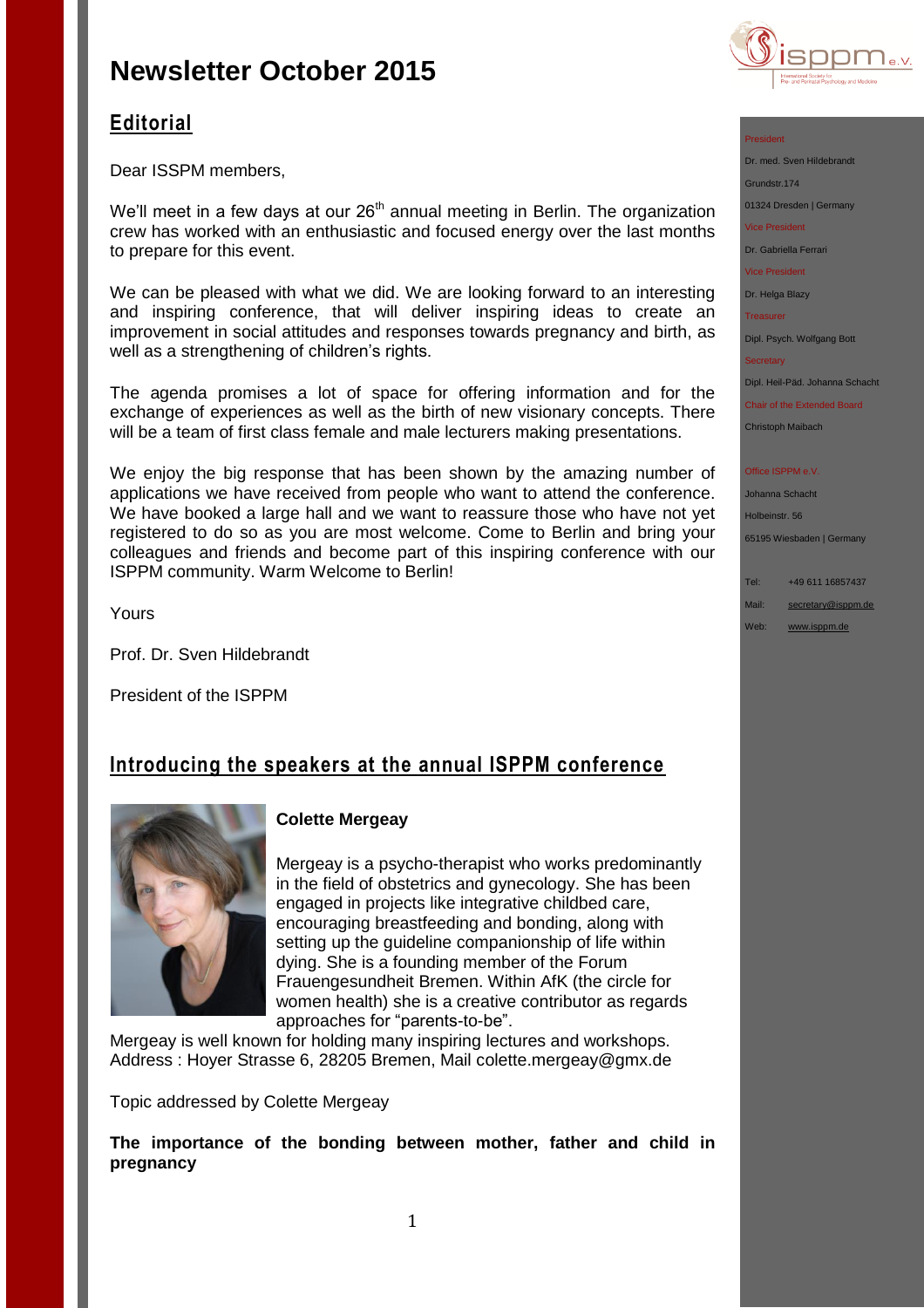

#### President

Dr. med. Sven Hildebrandt Grundstr.174 01324 Dresden | Germany

Vice President

Dr. Gabriella Ferrari

Vice President

Dr. Helga Blazy

Treasurer

Dipl. Psych. Wolfgang Bott

**Secretary** 

Dipl. Heil-Päd. Johanna Schacht

Chair of the Extended Board Christoph Maibach

#### **Office ISPPM e.V**

Johanna Schacht Holbeinstr. 56 65195 Wiesbaden | Germany

Tel: +49 611 16857437

- Mail: [secretary@isppm.de](mailto:secretary@isppm.de)
- Web: [www.isppm.de](http://www.isppm.de/)

effortlessly on her inner wisdom.

### **Mandy Pleikies**

Business economist (BA), freelanced midwife since 2003, founder of the birth center Treptower Park in Berlin 2005.

Address: Am Treptower Park 54, 12435 Berlin, Tel.: 0171-6933161

Mail [pleikies@gmx.de,](mailto:pleikies@gmx.de) Web<http://www.geburtshaus-am-treptowerpark.de/>

This subject will be focused on three main aspects; one is the existential

meaning of bonding for the wellbeing of human offspring, two is about becoming aware that pregnancy is a learning field that facilitates bonding of the parentsto-be and three is a critical view on present day care for pregnant women.

The development from "obstetrics" to "perinatal medicine" creates challenges not only about the birth experience itself, but conflict can arise in creating a sustained development of trust and self-reliance of the parents, along with their attitude towards the child and therefore the implementation of a loving and confident capacity of bonding. What is needed is to resist this counterproductive development by focusing on the elemental needs of the newborn. Now is the time to care for this to happen so that in future the mother-to-be knows to rely

Mandy Pleikies will represent the midwives at the final open forum.

Here is the link to have access to the program and also more information and an application form for the Annual Conference at Berlin: <http://www.isppm.de/jahrestagung-der-isppm/>

**Deadline for application: Mo, Oct. 19, 2015** (Additional Fee if booked on the day is 20  $\epsilon$ )

## **Briefly**

Please, visit our **[Facebook-site](https://www.facebook.com/pages/ISPPM-eV/124066644364106)** for more information.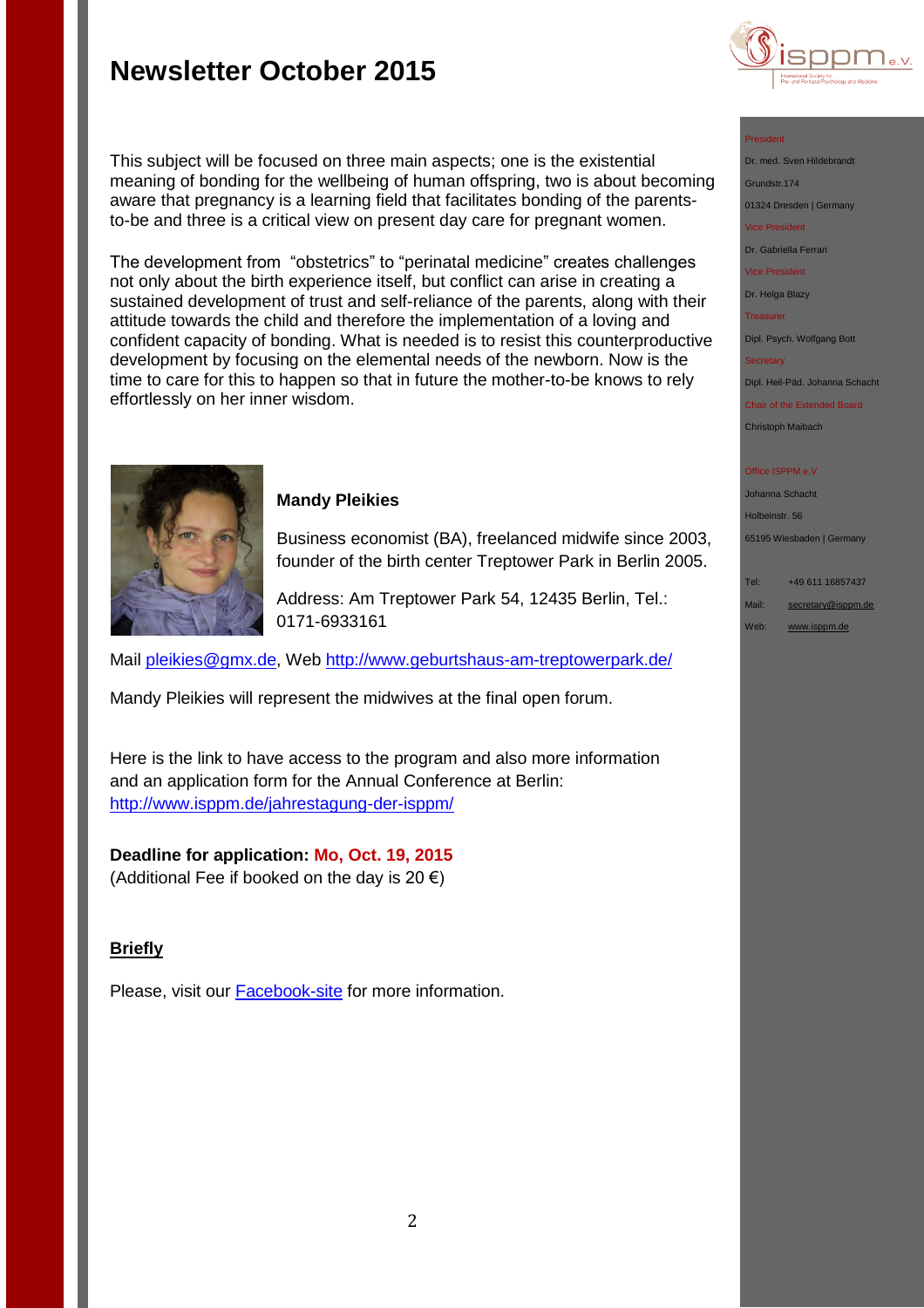

# **Events Diary**

# **Dates isppm e.V.**

**23 – 25 October 2015: Annual Conference in Berlin "I feel – so I am"** Needs of antenatal children and their parents in the area of tension between birth-cultural developments, health-politics, basic rights, ethics, and economy

**Friday, Oct. 23, 14.00 – 18.00 h Pre-Congress-Workshops,** parallel **extended board meeting Friday, Oct. 23, 18.00 – 21.00 h Members Assembly,** parallel **film Presentation Saturday, Oct. 24, 9.00 h – Sunday, Oct. 25, 12.30 h Main program Sunday, Oct. 25, 14.00 – 18.00 h Post-Congress-Workshops**

The conference language will be German with English power point presentations and abstract manual.

Program, more information and registration: <http://www.isppm.de/en/>

**10 – 12 June 2016 Bonding Analysis Conference in Cologne** Contact: Helga Blazy [nc-blazyhe@netcologne.de](mailto:nc-blazyhe@netcologne.de)

**October 21 – 23, 2016: Annual Conference in Stolpen near Dresden** Working title:

**Integration and coherence** Prenatal Psychology in established science, research, education and practice of obstetrics, pediatrics and psychotherapy

# **Dates Conferences and Congresses**

**December 3 – 6, 2015** APPPAH's 19th International Congress **Birth and Society: How Birth Impacts Society and how Society Impacts Birth.** Keynote Speakers: Thomas Verny, MD, DPsych., DHL, FRCPC, FAPA, Barbara Findeisen, Dr. Jaak Panksepp, Dr. Gerlinde A. S. Metz, Robbie E. Davis-Floyd, PhD, Michael Mendizza**,** Karen Strange, CPM, Jeanne Ohm, D.C., and Peter Prontzos, PhD

[Registration here](http://r20.rs6.net/tn.jsp?f=001ow1wkvozei_88VPX53sV2VFa_ZuxEIVEKa01uLsN1mbdQzyyQdhs_FXedW1fhcbR0cAnBWKAa58XC3PwfiugTa1u-MPUS6Vonsz2fJNfQoB35pjIsF_7lD1CN_qw8TKu7v5JAd5plpwt_sJH1Yde9EazKKjwqyMJ21kbRBK73s3eVNH4L1EyhKr9FAjjkUSl1fgyAKzNeZsbRxoBWUe7j8en6Y0oQ_VI&c=LWshyrIfwgT0SZxQf9pomHGUyyn_Wvxtp2RWpyiRrhc-6I_2N51Iww==&ch=fzqAY8gzqrfAbvVlvh6O_uf6Y0uhLqpZVtR_fAmpQsLRiSXUV-TJkQ==)

#### President

Dr. med. Sven Hildebrandt

Grundstr.174

01324 Dresden | Germany

Vice President

Dr. Gabriella Ferrari

Vice President

Dr. Helga Blazy

Treasurer

Dipl. Psych. Wolfgang Bott

#### **Secretary**

Dipl. Heil-Päd. Johanna Schacht

Chair of the Extended Board Christoph Maibach

#### Office ISPPM e.V

Johanna Schacht Holbeinstr. 56

65195 Wiesbaden | Germany Tel: +49 611 16857437

Mail: [secretary@isppm.de](mailto:secretary@isppm.de)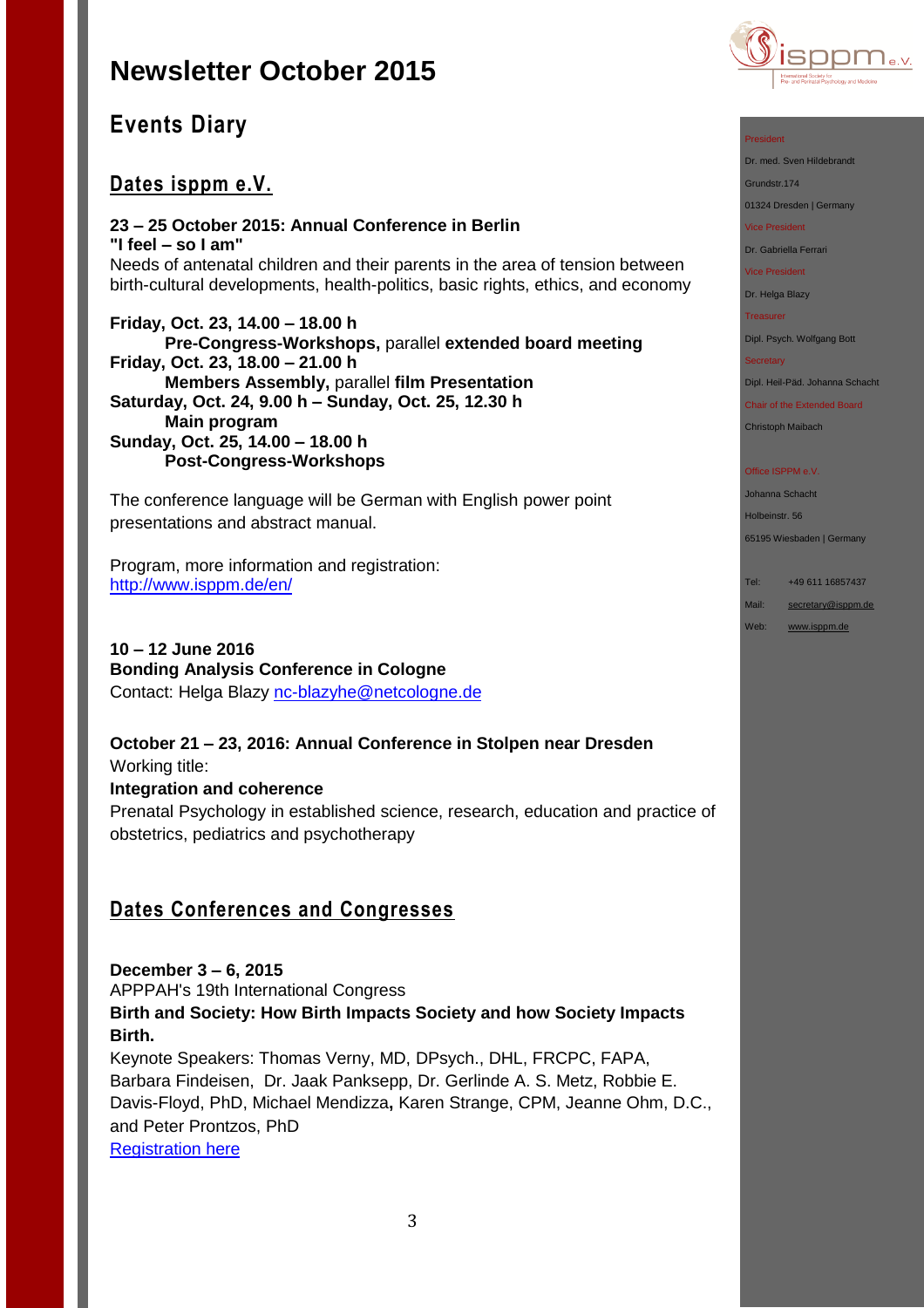

**January, 2016 Human Rights in Childbirth: India Conference** Bangalore, India [humanrightsinchildbirth.com/india-conference/](http://humanrightsinchildbirth.com/india-conference/)

**January 14 – 17, 2016 The World Congress on Recurrent Pregnancy Loss (WCRPL 2016)** Cannes, France

**World Congress on Recurrent Pregnancy Loss** 14-17 January 2016 | Cannes, France

[www.wcrpl.com](http://www.wcrpl.com/)

**February 12/13, 2016 The 13th National Congress of the HSPPM**  Budapest

**May 29 – June 2, 2016 15th WAIMH World Congress Infant Mental Health in a rapidly changing world: Conflict, adversity, and resilience**

Hosted by Israeli and Palestinian Infant Mental Health Associations, Prague



# **Further Education/Workshops**

In the Netherlands:

## **Integrative Baby Therapy Training**

Trainings leader: Matthew Appleton Pre- and perinatal birth psychology: Professional and practice oriented one day intro: 23th January 2016 module 1: 11,12,13 march 2016 module 2: 10,11,12 June 2016 module 3: 7,8,9 October 2016 module 4: 27,28,29 January 2017 module 5: 19,20,21 Mai 2017

Dr. med. Sven Hildebrandt Grundstr.174

01324 Dresden | Germany

Vice President

Dr. Gabriella Ferrari

Vice President

Dr. Helga Blazy

Treasurer

Dipl. Psych. Wolfgang Bott

**Secretary** 

Dipl. Heil-Päd. Johanna Schacht

Chair of the Extended Board Christoph Maibach

#### Office ISPPM e.V

Johanna Schacht Holbeinstr. 56 65195 Wiesbaden | Germany

Tel: +49 611 16857437

Mail: [secretary@isppm.de](mailto:secretary@isppm.de)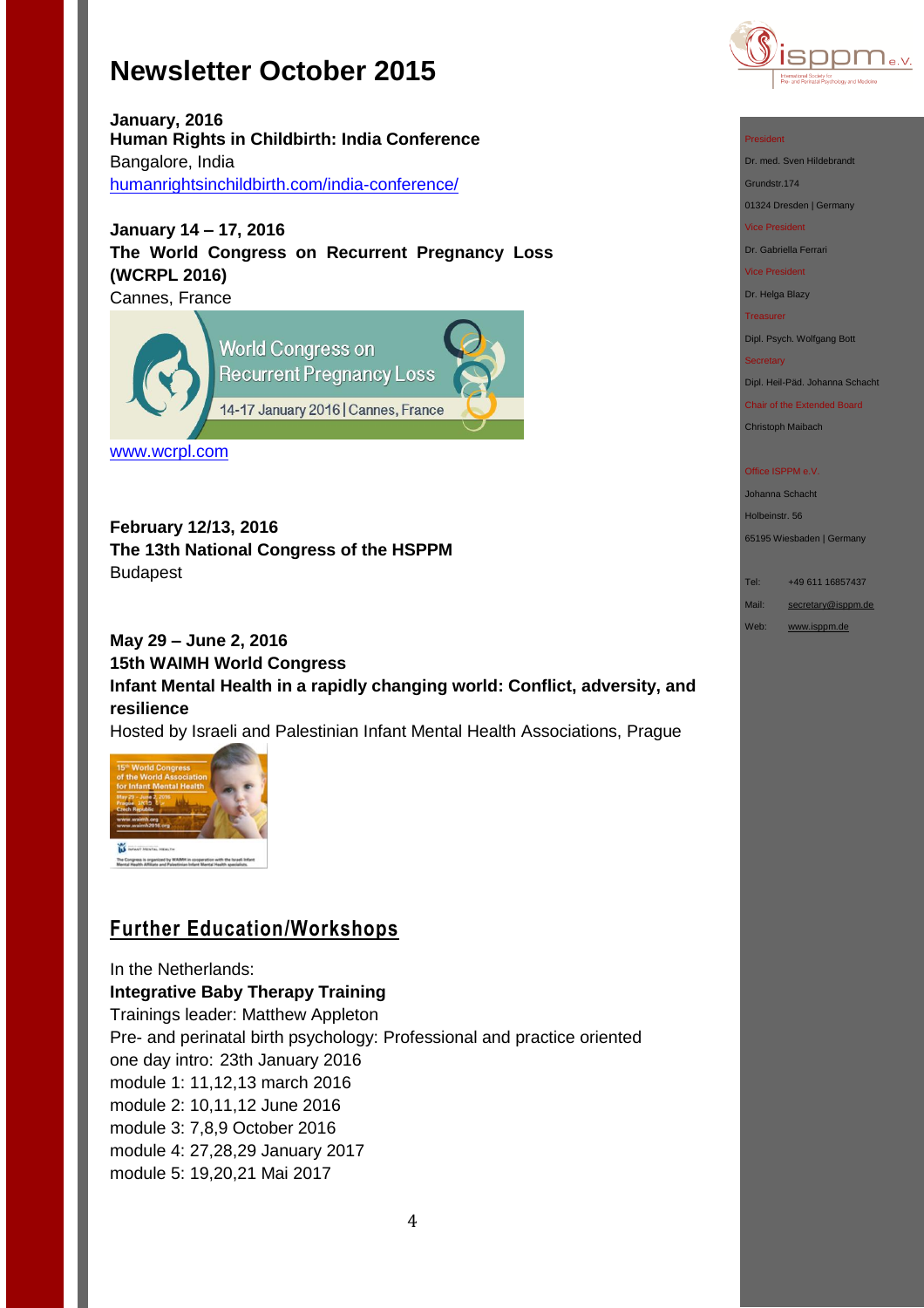module 6: 6,7,8 October 2017 Location: Rotterdam / The Hague area Information and registration: Yvonne Welling, E-Mail: [integrativebabytherapytraining@gmail.com](mailto:integrativebabytherapytraining@gmail.com) More information:<http://www.conscious-embodiment.co.uk/>

### In Belgium:

### **"Healing from the very beginning"**

Introductory course in pre- and perinatal psychotherapy

In this seminar, a basic introduction to the therapeutic work with traumatic birth processes is mediated. The course is intended as an introduction to the 3-year course (Foundation Course), but can be very rewarding as a unique experience. This cource is suitable mainly for people who want to learn more about the imprint of birth and the time of pregnancy and / or for therapeutic professionals wishing to explore the pre- and perinatal psychotherapy in theory, practice and self-awareness.

22 - 24 April 2016 Introductory course in Belgium (presumably in English) Information: Marleen Dols, [marleendols@online.nl](mailto:marleendols@online.nl) More Information:<http://www.therapie-bremen.eu/pages/kurse/einfuehrung.php>

## In Switzerland:

**Advanced Embodiment Course** With Karlton und Kathryn Terry and Peter Schindler **Lessons from the hourglass**: 5 - 10 November 2015 **The Art of the Tryptic**: 12 - 17 November 2016 Seminarhotel Wasserfallen bei Basel (Schweiz) [http://www.ippe.info/courses/embodiment\\_hourglass\\_classes.html](http://www.ippe.info/courses/embodiment_hourglass_classes.html)  Registration: Max Peschek, [peschek.max@t-online.de,](mailto:peschek.max@t-online.de) +49 (0)421 7 3210

Karlton Terry will be in Basel twice for **Baby Clinic:** 23/24 April 2016 19/20 November 2016

## **Birth journey – Self-awareness Workshop**

with M. Appleton & Jenni Meyer Fr Mai 6, 2016, 10:00h - So Mai 8, 2016, 17:00 h Seminar-Hotel Rigi am See, Weggis in Weggis

The complete **seminar program of ISPPM Switzerland** here: <http://www.isppm.ch/programm/>

In Austia: **Babytherapy Advanced Workshop** with Karlton Terry: Treatment of IVF-Babys Teilnahmevoraussetzung: Abschluß der Babytherapie-Ausbildung Location: Wienna Date: October 30 - November 2, 2015 Information and registration: Claudia Versluis, [claudia.versluis@aon.at](mailto:claudia.versluis@aon.at)



### President

Dr. med. Sven Hildebrandt

Grundstr.174

01324 Dresden | Germany

Vice President

Dr. Gabriella Ferrari

Vice President

Dr. Helga Blazy

Treasurer

Dipl. Psych. Wolfgang Bott

**Secretary** 

Dipl. Heil-Päd. Johanna Schacht

Chair of the Extended Board Christoph Maibach

#### Office ISPPM e.V

Johanna Schacht Holbeinstr. 56 65195 Wiesbaden | Germany

Tel: +49 611 16857437

Mail: [secretary@isppm.de](mailto:secretary@isppm.de)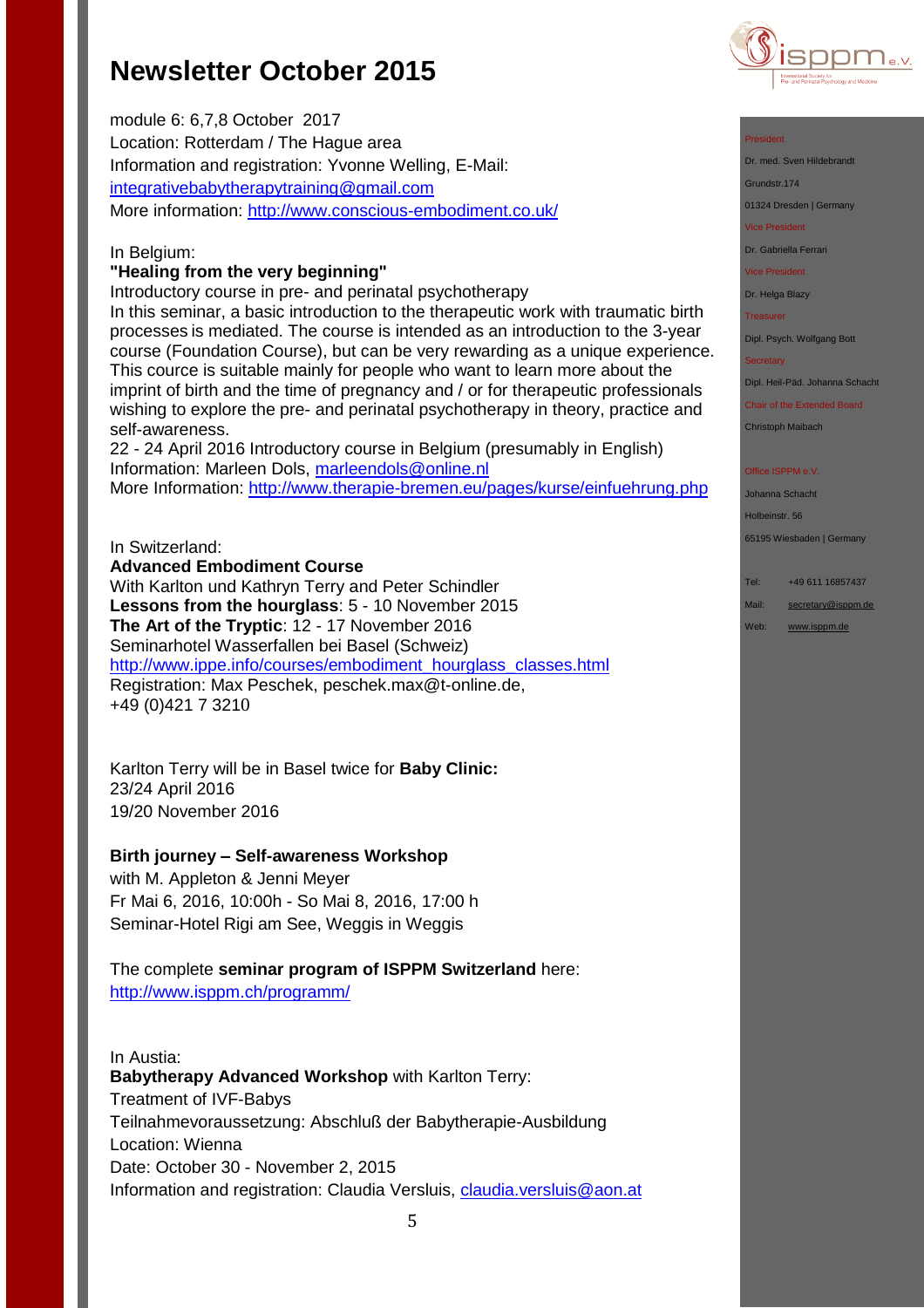

### In Germany: **Foundation course**

2017-2020, with Max Peschek und Team in Parin, Germany: Information and registration: Max Peschek, [peschek.max@t-online.de](mailto:peschek.max@t-online.de) +49 (0)421 7 3210

## In England:

# **Gems of Ancient Wisdom**

Workshop mit Antonella Sansone Before Conception throughout Pregnancy, Birth and Parenting A visit to the Himba, a tribe of Namibia, with images of their social life and allomothering

- Parenting and Infant Mental Health in the Context of our Lives and Society
- Indigenous Cultures as the Best Available Window into the Social Lives of our Ancestors Sustaining a Fulfilling Birth, Motherhood and Secure Attachment
- The Preconception and Prenatal Roots of Empathy, Compassion and Communal Care
- Practices to Develop Empathy and Compassion Fundamental for a Baby to **Thrive**
- How to Integrate Ancient Wisdom with Scientific Discoveries
- How to Prevent and Heal Birth and Developmental Trauma….. and Many More Fascinating Topics

For further details or to book a place contact: [antonellasansone8@gmail.com](mailto:antonellasansone8@gmail.com) Phone: 07947764431

## **NEW Professional Seminars with APPPAH:**

You can see about the complete Education Department offerings at [birthpsychology.com](http://birthpsychology.com/)



#### President

- Dr. med. Sven Hildebrandt
- Grundstr.174
- 01324 Dresden | Germany
- Vice President
- Dr. Gabriella Ferrari
- Vice President
- Dr. Helga Blazy
- Treasurer
- Dipl. Psych. Wolfgang Bott

**Secretary** 

- Dipl. Heil-Päd. Johanna Schacht
- Chair of the Extended Board Christoph Maibach

#### Office ISPPM e.V.

Johanna Schacht Holbeinstr. 56

65195 Wiesbaden | Germany

Tel: +49 611 16857437 Mail: [secretary@isppm.de](mailto:secretary@isppm.de) Web: [www.isppm.de](http://www.isppm.de/)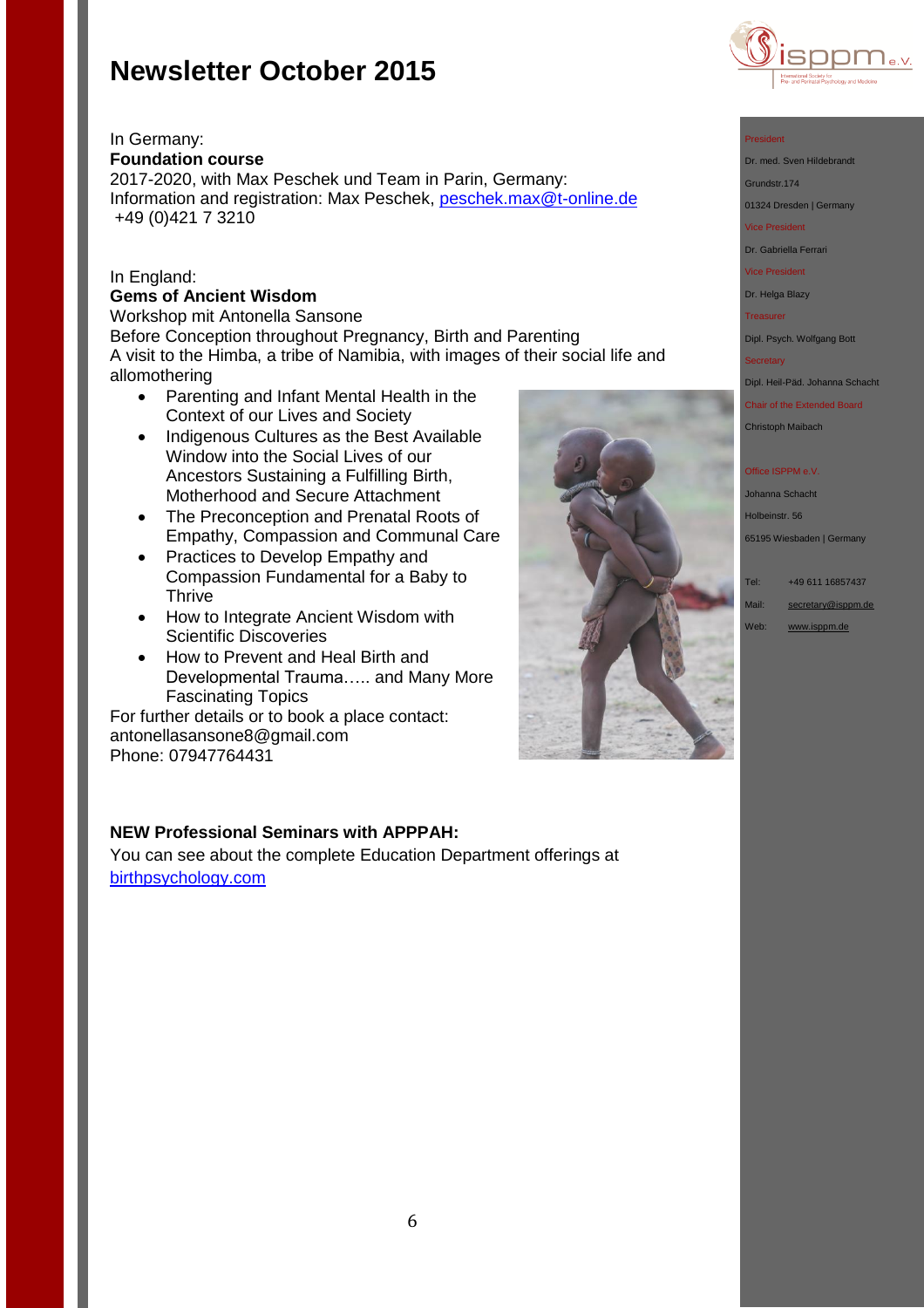

# **Report**

**1st International Congress on Psychic Trauma: Prenatal, Perinatal & Postnatal Aspects** (PTPPPA 2015) Belgrade, Crown Plaza Hotel, May 15th – 16th, 2015

## By Dr. Rupert Linder

I want to describe to you some impressions of the Prenatal Trauma Congress from May 2015 in Belgrade. It was organized by our most appreciated old friend Grigori Brekhman together with Mirjana Sovilj and Dejan Rakovic from Belgrade. The atmosphere of the place was lovely – a recently new build







comfortable Hotel adjacent to the Sava river – a little above its flowing into the Danube. Although the issue of prenatal trauma certainly is no light fare, it got better digestable by the friendliness of the organizing staff and the lot of experienced older and young presenters from the impressingly busy Institute for Experimental Phonetics and Speech Pathology in Belgrade. There have been friendly connections since decades with the ISPPM and some meetings earlier in Heidelberg. I can describe here just a few of the many impressions.

Grigori Brekhman was opening the session with his remarks on PREREQUISITES FOR THE DEVELOPMENT OF THE DOCTRINE OF PSYCHOLOGICAL/MENTAL TRAUMA. Originating from 'quasi consciousness of every living cell' he was mentioning the EINSTEIN dualism of matter and the wave genetics of Gurvich and Garyaev. From

even mothers social and ecological environment deep imprints are going over to the unborn and can impair their later mental and physical health. This can be reinforced by actual difficult prenatal conditions. It may cause deeply negative

## President

Dr. med. Sven Hildebrandt Grundstr.174 01324 Dresden | Germany

Vice President

Dr. Gabriella Ferrari

Vice President

Dr. Helga Blazy

Treasurer

Dipl. Psych. Wolfgang Bott

#### **Secretary**

Dipl. Heil-Päd. Johanna Schacht

Chair of the Extended Board

Christoph Maibach

#### Office ISPPM e.V

Johanna Schacht Holbeinstr. 56 65195 Wiesbaden | Germany

Tel: +49 611 16857437 Mail: [secretary@isppm.de](mailto:secretary@isppm.de) Web: [www.isppm.de](http://www.isppm.de/)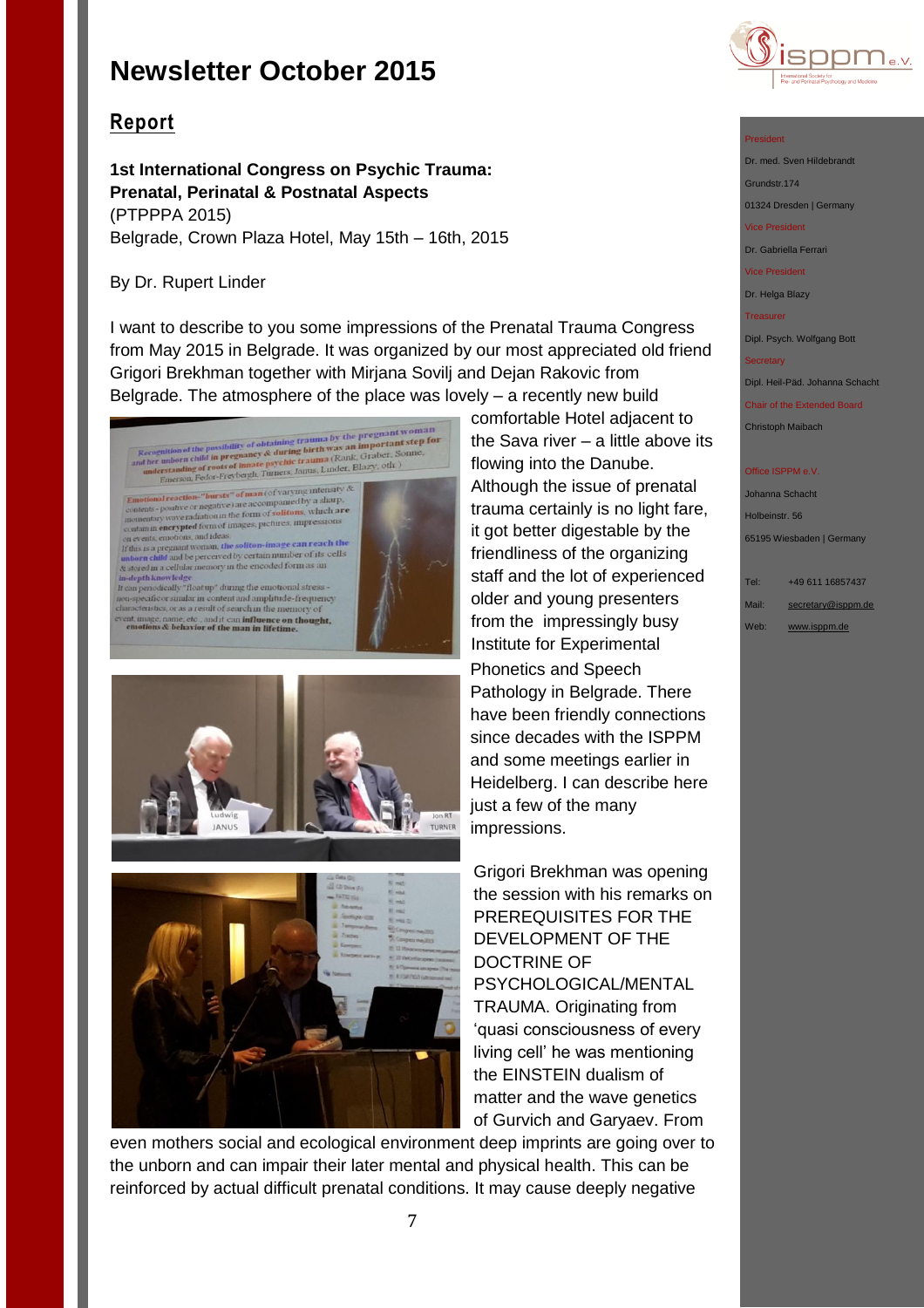

impacts on stress coping and higher vulnerability for receiving mental traumas in later lifetime.



Ludwig Janus was figuring out the necessities for practical psychotherapy. By formulating a Prenatally Based Psychotherapy (PBP) he was claiming an awareness for preverbal early experiences, attention on extra verbal sign like sensations, feelings, emotions, images, behaviors, scenic actions and others. Experiencing comes before

reflection. Jon and Troya Turner were describing their practice of transpersonal Whole-Self Prebirth Psychology. The energetic psychic trauma communication is precisely the key to their evolutionary integrative medicine hypothesis and practical healing. Shamil Tashaev from St. Petersburg was describing his work with prenatal and early postnatal trauma: In impressing video examples he was showing the formatting and processing of such information during his age regression when the patient is fully awake. This allows neutralizing the effects of prenatal and early postnatal trauma in adult life.



Rupert Linder described his work with pregnant women to prevent somatic and psychological disturbances. Complications can be strongly reduced. It is always important to have the pre- and perinatal violations of the mothers in focus and to help them (and sometimes also their partners) into

equilibrium with much lower stress levels. Kostas Kafkalides from Athens was demonstrating an impressing dialogue about personal traumatic memories on sperm cell level. Besides giving an introduction into the methodology of Dr. Athanasios Kafkalides he gave this very personal testimony where he relived a traumatic experience at pre-conception stage, a pre-conception rejection, due to my mother's fear about being left pregnant risking her life after a previously



difficult social and psychological background!

almost deadly labor giving birth to his older brother.

Larisa Nazarenko from Ukraine gave a very clear description of 'Fetal Umbilical Cord Entanglement (FUCE) as Stress Associated Phenomenon'. The problem of FUCE is multiplied by

#### President

Dr. med. Sven Hildebrandt Grundstr.174 01324 Dresden | Germany Vice President Dr. Gabriella Ferrari Vice President

Dr. Helga Blazy

Treasurer

Dipl. Psych. Wolfgang Bott

**Secretary** 

Dipl. Heil-Päd. Johanna Schacht

Chair of the Extended Board Christoph Maibach

#### **Office ISPPM e.V**

Johanna Schacht Holbeinstr. 56 65195 Wiesbaden | Germany

Tel: +49 611 16857437 Mail: [secretary@isppm.de](mailto:secretary@isppm.de)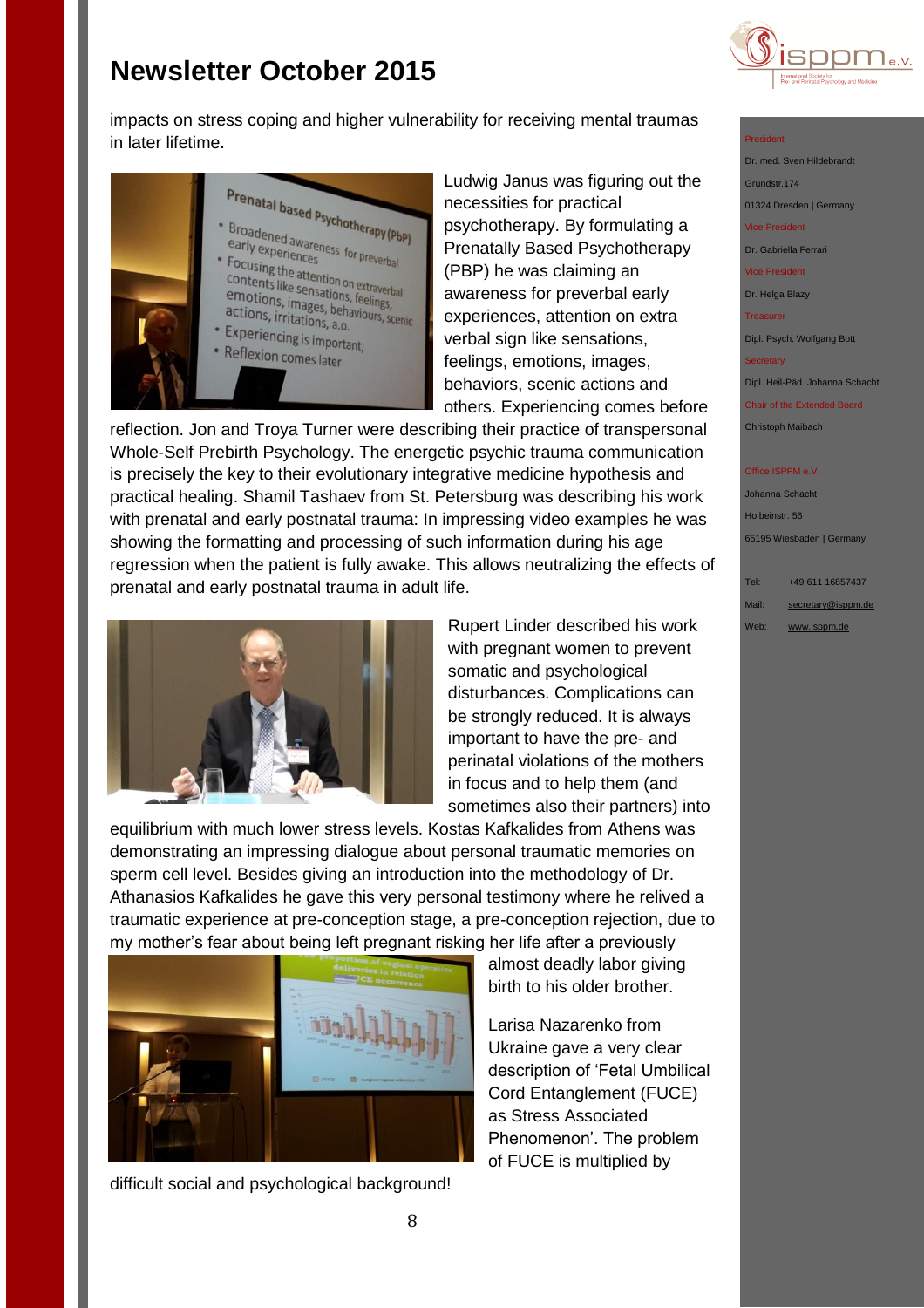

Helga Blazy from Cologne was describing Transgenerational Problems in Childbirth. Her background is wide experience of Hidas' and Raffaj's Bonding Analysis (http://www.schroth-apv.com/PrenatalBondingBA.html ) and is including the abortion survivors' situation even of the ancestors of the pregnant mother.



urgently necessary for these young little people.



Dragana Dordevic was presenting a method for preventing damage from preterm babies, which she got to know at Otwin Linderkamp in Heidelberg. A remarkable change has been achieved from 2003 on in developing modern NICUs to a child – family – oriented care system,

On Saturday Olga Gouni was pointing out the parallelity that the same Eternal Universal laws that govern Cosmos are to be found at work behind our Human Life Dynamics and how new attitudes give chances to heal traumata. Dejan Rakovic was describing

that all the holistic acupuncture-based and consciousness-based approaches and techniques can be treated as quantum-informational therapies, by imposing new healing boundary conditions in the energy state space of the acupuncture system/ (individual and collective) consciousness – with significant global psychosomatic implications. Thus the role of each individual becomes important in caring for the collective mental environment. It was amazing to hear, how many members work together worldwide on a high academic level on these

Mirjana Sovilj pointed out the



results of her studies showing the connection of transgenerational and



### President

Dr. med. Sven Hildebrandt Grundstr.174 01324 Dresden | Germany Vice President Dr. Gabriella Ferrari Vice President Dr. Helga Blazy Treasurer Dipl. Psych. Wolfgang Bott **Secretary** Dipl. Heil-Päd. Johanna Schacht

Chair of the Extended Board Christoph Maibach

#### Office ISPPM e.V

Johanna Schacht Holbeinstr. 56 65195 Wiesbaden | Germany

Tel: +49 611 16857437 Mail: [secretary@isppm.de](mailto:secretary@isppm.de) Web: [www.isppm.de](http://www.isppm.de/)

ON QUANTUM-HOLOGRAPHIC BASES & FRONTIERS OF **INTEGRATIVE MEDICINE &** TRANSPERSONAL PSYCHOLOGY: PSYCHOSOMATIC, EPISTEMOLOGICAL & SPIRITUAL IMPLICATIONS Dejan Raković Faculty of Electrical Engineering, University of Belgrade, Serbia<br>rakovicd@etf.rs d for Promoting Holistic Research & Ecology of Consciousness,<br>Belgrade, Serbia<br><u>www.dejanrakovicfund.org</u> crozniy za  $\circledast$ **WEBULLTEPSP** Transfer of trans-generational and trans-personal<br>formation and the possibility of their measurement and / or follow-up